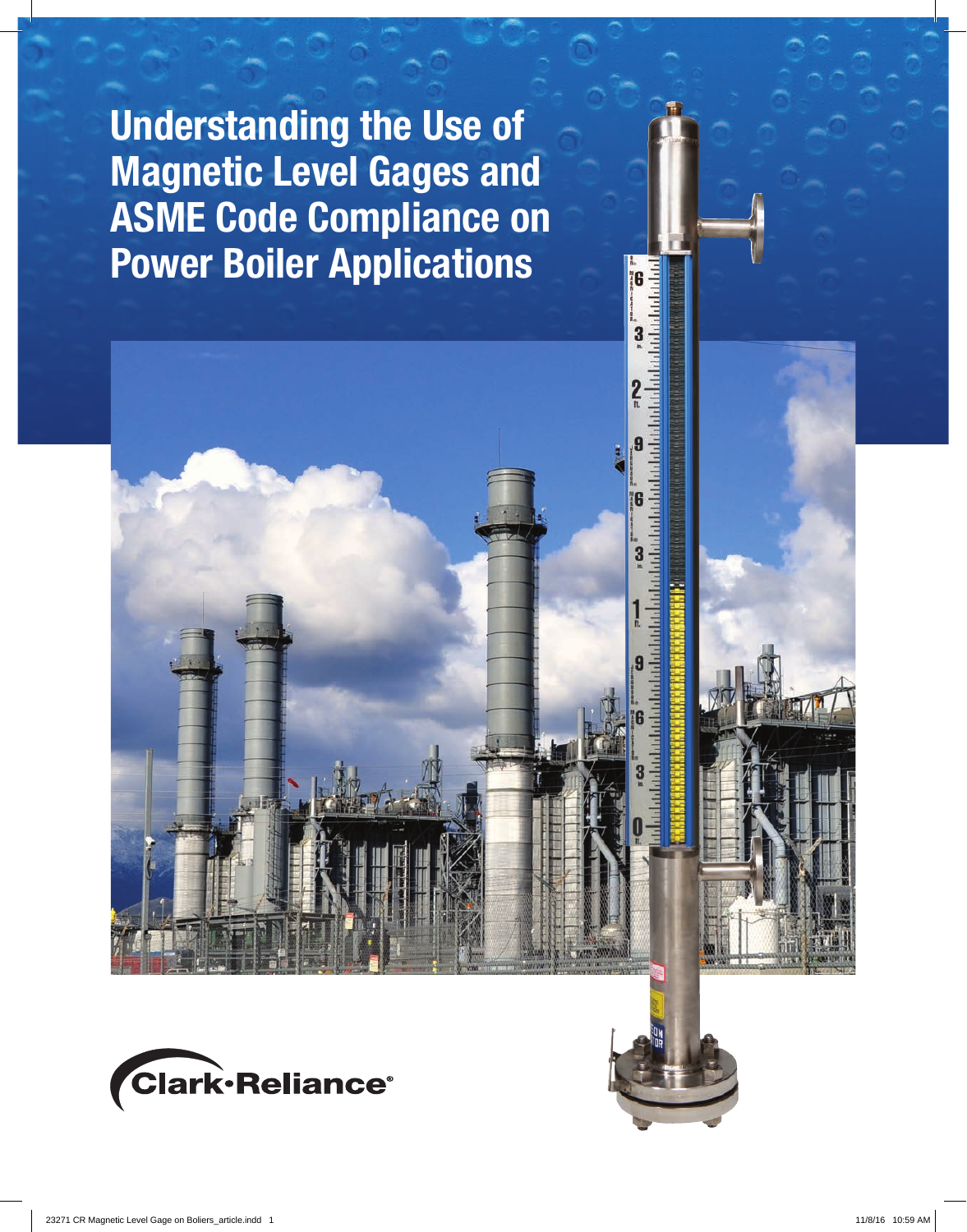

Figure 1: *Illustration to establish the proper limits for a Gage Glass*

A Magnetic Level Gage may be an excellent addition to the drum level instrumentation on your Power Boiler application. However, in order to properly apply a Magnetic Level Gage on a Power Boiler, you must first understand the specific minimum requirements for water level instrumentation in the ASME Boiler and Pressure Vessel Code. A functional water gage glass is required on all boilers and it must be in service at all times on applications operating up to 400 PSIG (3MPa). For boilers operated at greater pressures, the Code permits the minimum use of two remote (indirect reading) level indicators on continuous display for the operator combined with a water gage glass. The use of a magnetic type level indicator has a Code limit of 900 PSI (6 MPa). Furthermore, when two remote indicators are in service, the gage glass may be isolated, but must be kept in good working condition. Gage glasses are often used to confirm the actual water level in the drum and for comparison with other instruments, especially at start-up.

In most modern boiler installations, the operator is located in the control area, in which the gage glass is not within their line of site. To address this situation, the Code requires two independent level indicators that are maintained on continuous display for the operator. Therefore, the Code requirement for two remote indicators provides this critical level information to the operator with validation and confidence. In addition, we recommend using multiple technologies for remote indicators to prevent the risk of common mode failure between systems. The most common technologies of remote water level indication instruments used on Section 1 Power Boilers are those listed below:

- Conductivity probe
- Differential Pressure
- Guided Wave Radar
- Magnetic Level Sensing

Magnetic Level Gages are comprised of a stainless steel chamber with an internal float containing a magnet that causes the externally mounted indicator to respond to changes with the water level in the boiler (See Figure 3). Since the operator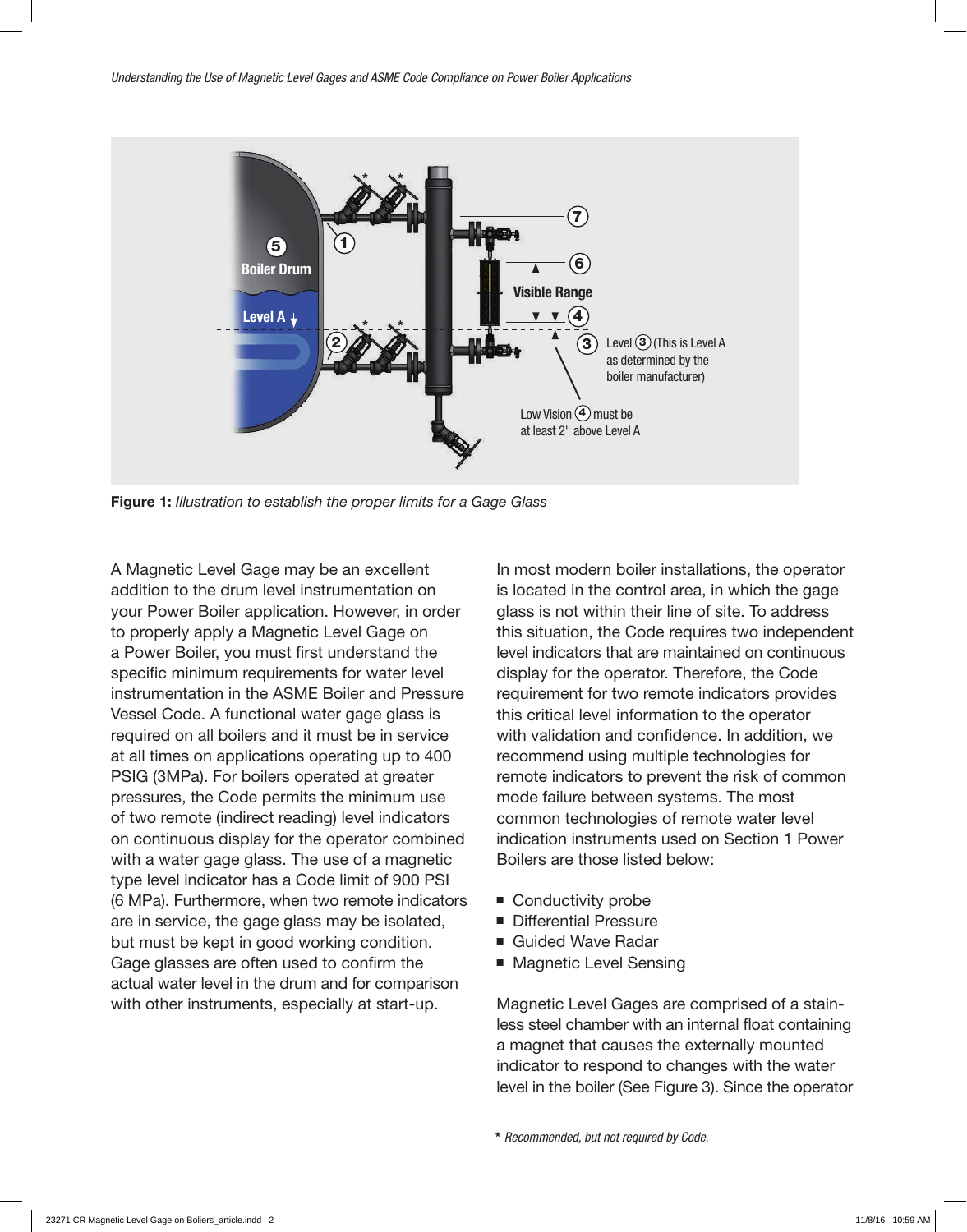

Figure 2: *Illustration to establish the proper limits for a Magnetic Level Gage*

is not able to physically see the water as compared to a gage glass, this device is defined as a remote (indirect) level indicator, even though it is locally mounted near the drum. This instrument may be equipped with a transmitter to detect, transmit, and display the level information for the operator in the control area. Any water level sensing device that is externally mounted and relies on conductivity, signal detection & transmission, or magnetic sensing technology is considered to be a remote (indirect) type level indicator. A gage glass is the only type of direct reading level indicator.

Successful installations require attention to detail. When specifying and installing a Magnetic Level gage on a Power Boiler application, the ASME Boiler Code requirements are very specific with respect to the position limits of the indication scale relative to the vessel connections. The indication range must meet the same requirements as a gage glass (see Figures 1 & 2). These ASME Section 1 Code requirements are significantly different when compared to the vast majority of Magnetic Level Gages installed on applications other than Power Boilers.

- 6 Upper End of gage glass or Indication 5 Drum 4 Level 2" above the danger point (lowest 3 Danger point, as determined by the boiler 2 Upper side of outside diameter of water  $(1)$  Low side of outside diameter of steam connection outlet on the drum connection outlet on the drum manufacturer permissible indication level in a Gage Glass or Magnetic Level Gage) scale on Magnetic Level Gage
	- 7 Extended position of Item 1